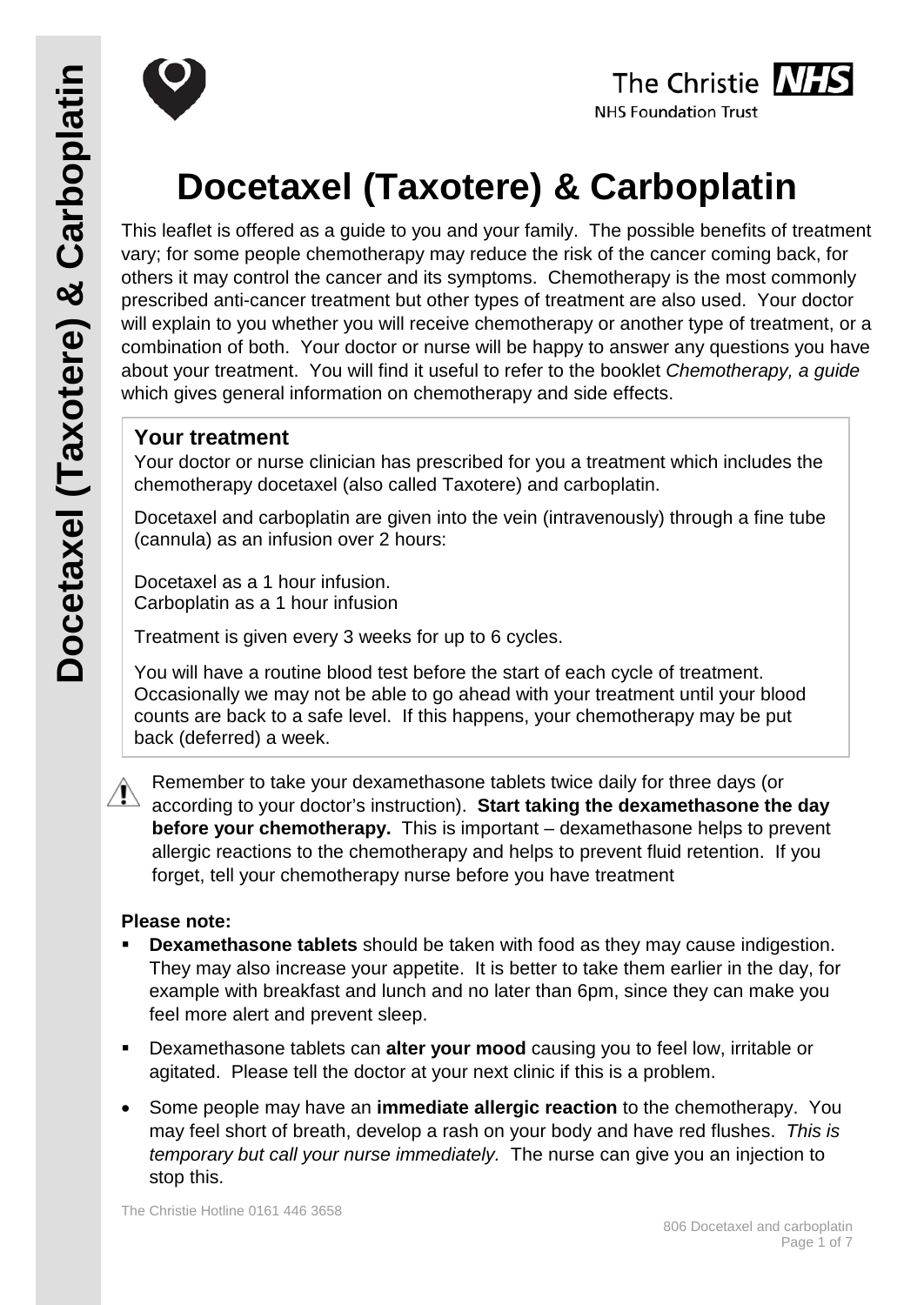This treatment can have serious or possibly life-threatening side effects. It is very important that you report side effects straight away. Don't delay, if you feel unwell, please ring The Christie Hotline on 0161 446 3658. The lines are open 24 hours a day.

# • **Grapefruit**

Please do not eat grapefruit or drink grapefruit juice while you are having treatment as this can interact with the docetaxel.

#### • **Blood sugar**

Steroids can cause your blood sugar to rise. If you are diabetic then you may need to increase the dose of any diabetic medication you take (insulin or tablets). You should discuss this with your doctor before starting the chemotherapy.

# **Increased risk of serious infection**

You are vulnerable to infection while you are having chemotherapy. Minor infections can become life-threatening in a matter of hours if left untreated. Symptoms of infection include fever, shivering, sweats, sore throat, diarrhoea, discomfort when you pass urine, cough or breathlessness. We recommend that you use a digital thermometer so you can check your temperature. You can buy one from your local chemist.

# **If you feel unwell, you have symptoms of an infection or your temperature is 37.5ºC or above or below 36ºC contact The Christie Hotline straight away**.

# • **Anaemia (low number of red blood cells)**

While having this treatment you may become anaemic. This may make you feel tired and breathless. Let your doctor or nurse know if these symptoms are a problem. You may need a blood transfusion.



# • **Bruising or bleeding**

This treatment can reduce the production of platelets which help the blood clot. Let your doctor know if you have any unexplained bruising or bleeding, such as nosebleeds, bloodspots or rashes on the skin, and bleeding gums. You may need a platelet transfusion.

# **Possible side effects**

Chemotherapy can cause many different side effects. Some are more likely to occur than others. Everyone is different and not everyone gets all the side effects. Most side effects are usually temporary, but in some rare cases they can be life-threatening. It is important to tell your hospital doctor or nurse about any side effects so they can be monitored and, where possible, treated.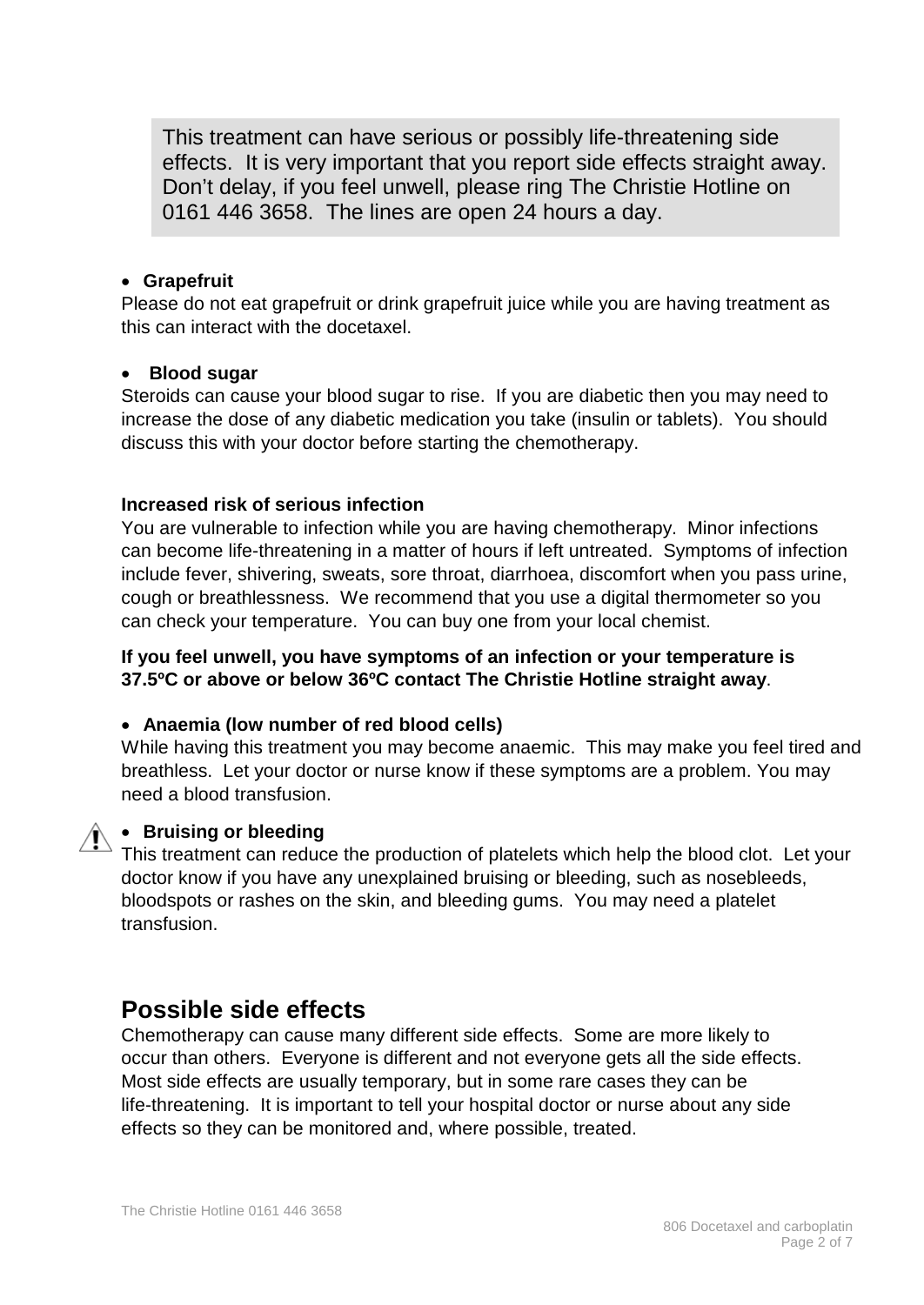# **Common side effects (more than 1 in 10)**

# • **Nephrotoxicity (kidney damage)**

Before you start your treatment you may have a test called a GFR or we may be able to use routine blood tests. This is so we can work out the correct dose of your chemotherapy. (The GFR is performed in the Nuclear Medicine Department and is a series of blood tests.) Your routine blood tests will also give us an idea of how well your kidneys are working. There is a very small risk of damage to the kidneys from the carboplatin.

# • **Lethargy**

Some chemotherapy may make you feel tired and lacking in energy. It can be frustrating when you feel unable to cope with routine tasks. You may benefit from additional support during your treatment. Complementary therapies may be helpful. Ask your nurse or doctor for further information. If necessary, take time off work. Gentle exercise such as walking can be beneficial.

#### • **Hair loss**

Hair loss is usually total. The hair falls out gradually 10 to 14 days following your first course of treatment. Body and facial hair can also fall out. The time scale varies from person to person. If you would like an appointment with the wig service, this can be arranged for you by visiting the Cancer Information Centre (department 7). Ask the staff for a copy of the 'Wig Fitting Service'. A selection of headscarves and turbans is available from 'Headstart'.

Cold caps are available to try and reduce the effects of hair loss. Please speak with your doctor or nurse if you would like further information.

The hair loss should be temporary and in most cases your hair will begin to grow back a few weeks after your treatment has ended. In a small number of cases there has been prolonged on permanent hair loss.

#### • **Heartburn**

Chemotherapy treatment can cause indigestion or reflux. If you experience this please contact The Christie Hotline. Heartburn can be treated with medication from your GP.

#### • **Loss of periods**

Due to the effect of chemotherapy on the ovaries, you may find that your periods become irregular or stop. This is more likely in women over the age of 40 when most women will notice some change in their periods. It is less common in women under the age of 40 but does still happen and can result in significant menopausal symptoms (see section below). Even if your periods stop completely during chemotherapy your periods may come back several years later. This means that you may be able to become pregnant even many years after chemotherapy. It is very important to use contraception if you don't want to get pregnant.

#### • **Menopausal symptoms**

When the ovaries stop working due to chemotherapy or during a natural menopause most women experience symptoms such as hot flushes, sweats (night and day) and vaginal dryness. These hormonal changes can make the vagina feel as though it has shrunk and become less easy to stretch. This is called vaginal atrophy and can result in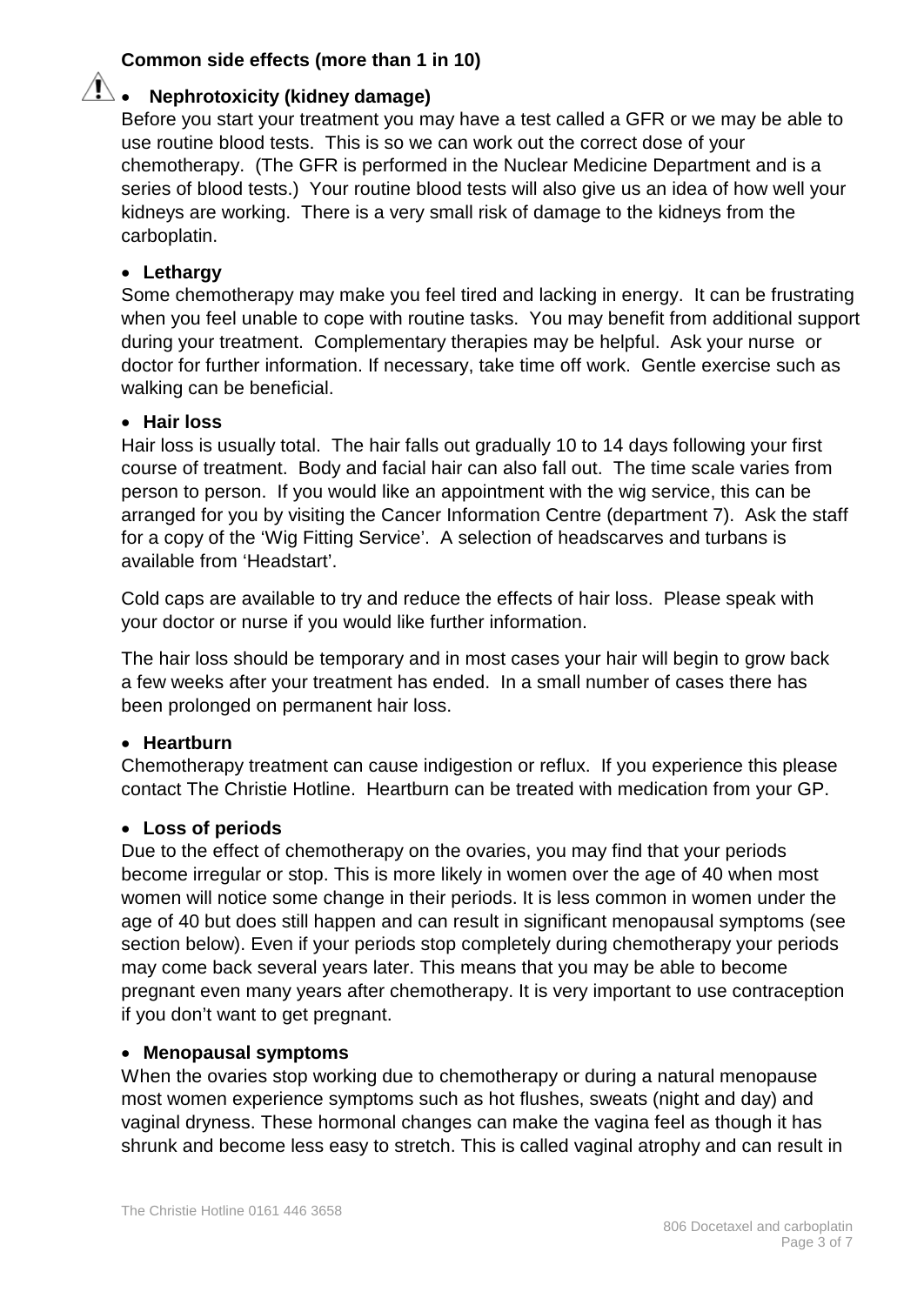discomfort, pain on sexual intercourse, itching and recurrent urine infections. If your ovaries don't start to work again the vaginal symptoms can be permanent, although the flushes and sweats tend to reduce and stop over a small number of years. Some women who have already gone through menopause may notice their symptoms worsening for a time after chemotherapy.

The vaginal symptoms can start early and the longer they are left the harder they can be to treat. Please contact your specialist nurse either in clinic or by phone when the symptoms first develop if you would like help. Symptoms can be managed in several ways including gels, essential oil pessaries and sometimes local oestrogen replacement. You may also find it helpful to request the booklet 'Menopausal symptoms and breast cancer' by Breast Cancer Care (either from your breast care nurse, the cancer information centre at The Christie or online).

# • **Joint and muscle pain**

Pain in the joints (also called arthralgia) or muscles (also called myalgia) can be a temporary side effect while having chemotherapy. It is important to tell your doctor or nurse about this, so that appropriate painkillers can be prescribed.

# • **Diarrhoea**

If this becomes a problem while you are having treatment, contact The Christie Hotline for advice. **If you develop severe diarrhoea it is important to contact The Christie Hotline straightaway as this may be a sign of a serious infection. Don't delay!**

# • **Tingling and numbness in the fingers or toes**

This is due to the effect of the docetaxel on the nerves and is known as peripheral neuropathy. You may also notice that you have difficulty doing up buttons or similar tasks. Tell your doctor if you notice any numbness or tingling in your hands or feet. This usually improves a few months after treatment has finished although this may be permanent.

#### • **Changes in nails**

The nails may become brittle and their texture or colour may change. This change grows out over several months once the treatment has finished. The nail may lift from the nail bed. If this occurs be very diligent with hand washing. Contact the hospital straight away if you notice any discharge or oozing from the nail. Acrylic nails are not recommended.

#### • **Sore mouth**

Your mouth may become sore or dry, or you may notice small mouth ulcers during this treatment. Drinking plenty of fluids and cleaning your teeth regularly and gently with a soft toothbrush can help to reduce the risk of this happening. We can prescribe a mouthwash for you to use during treatment. You can dilute this with water if your mouth is sore. Ask your doctor or nurse for further advice. There is also general mouth care information in the chemotherapy booklet. If you continue to have a sore mouth, please contact The Christie Hotline.

#### • **Skin rash**

You may develop a skin rash. This is usually mild and easily treated. Please tell your doctor on your next visit.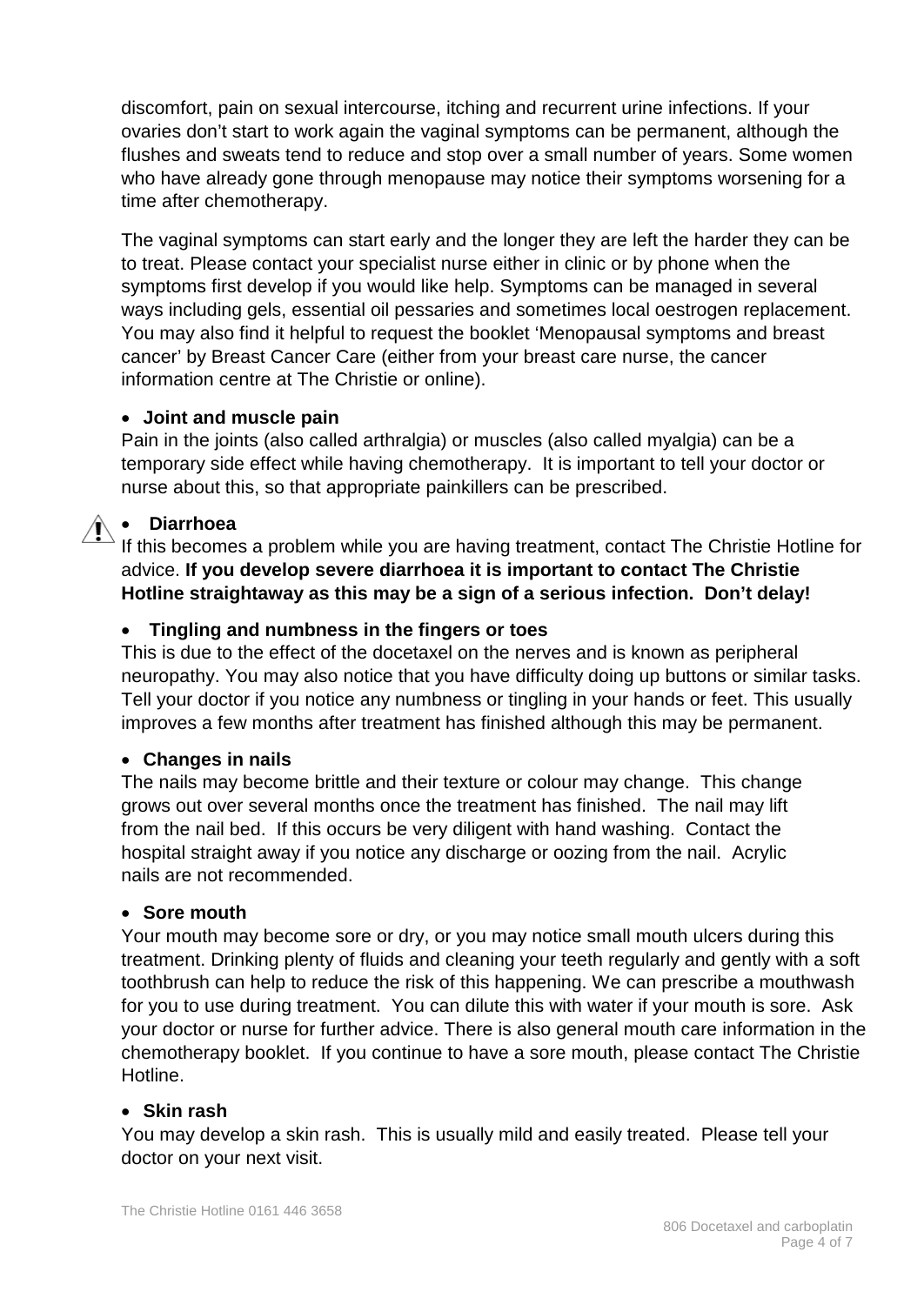# • **Fluid retention**

The chemotherapy can cause fluid retention, so that your hands and feet become swollen. This will be temporary but should you experience this contact your hospital doctor or nurse.

#### • **Increased sensitivity to the sun**

Your skin will tan/burn in the sun more easily. Sit in the shade, avoid too much sun and use sunblock cream/hats.

#### • **PPE (palmar-plantar erythema)**

The skin on your hands and feet may become very dry, red and sore with some cracking. Tell your doctor as creams and tablets can be prescribed which can help. Your chemotherapy dose may need to change. Try to keep your hands and feet cool and if possible, uncovered.

#### • **Strange taste**

Chemotherapy can often leave a strange, metallic taste in your mouth. It can also make food seem tasteless and bland. Normal taste will usually come back after the treatment finishes. Ask the staff for dietary booklets which you may find helpful.

#### **Uncommon side effects (less than 1 in 10)**

# • **Blood clots**

During chemotherapy you are more at risk of blood clots in the legs (DVT) or lungs (PE). Occasionally these clots can be life-threatening. To help prevent clots, keep mobile and drink plenty of non-alcoholic fluids.

#### • **Nausea and vomiting (sickness)**

The severity of this varies from person to person. Anti-sickness medication may be given along with your chemotherapy to prevent this. You may also be given anti-sickness tablets to take at home. If you continue to feel or be sick, contact your GP or this hospital, because your anti-sickness medication may need to be changed or increased.

#### • **Constipation**

Try to drink plenty of fluids and eat foods high in fibre. Report this to your hospital doctor who may prescribe a suitable laxative. Ask the staff for a copy of 'Eating: Help Yourself' which has useful ideas about diet when you are having treatment.

#### • **Hyperpigmentation**

Your skin may appear darker in colour or lightly tanned, especially around the joints. This is known as hyperpigmentation. Asian and African-Caribbean people may develop noticeable light patches on their skin. The skin will return to normal when treatment is finished.

#### • **Tinnitus and high frequency hearing loss**

You may develop tinnitus (ringing in the ears), this sensation should subside when your treatment finishes. High frequency hearing loss can also occur with this chemotherapy, this may be permanent.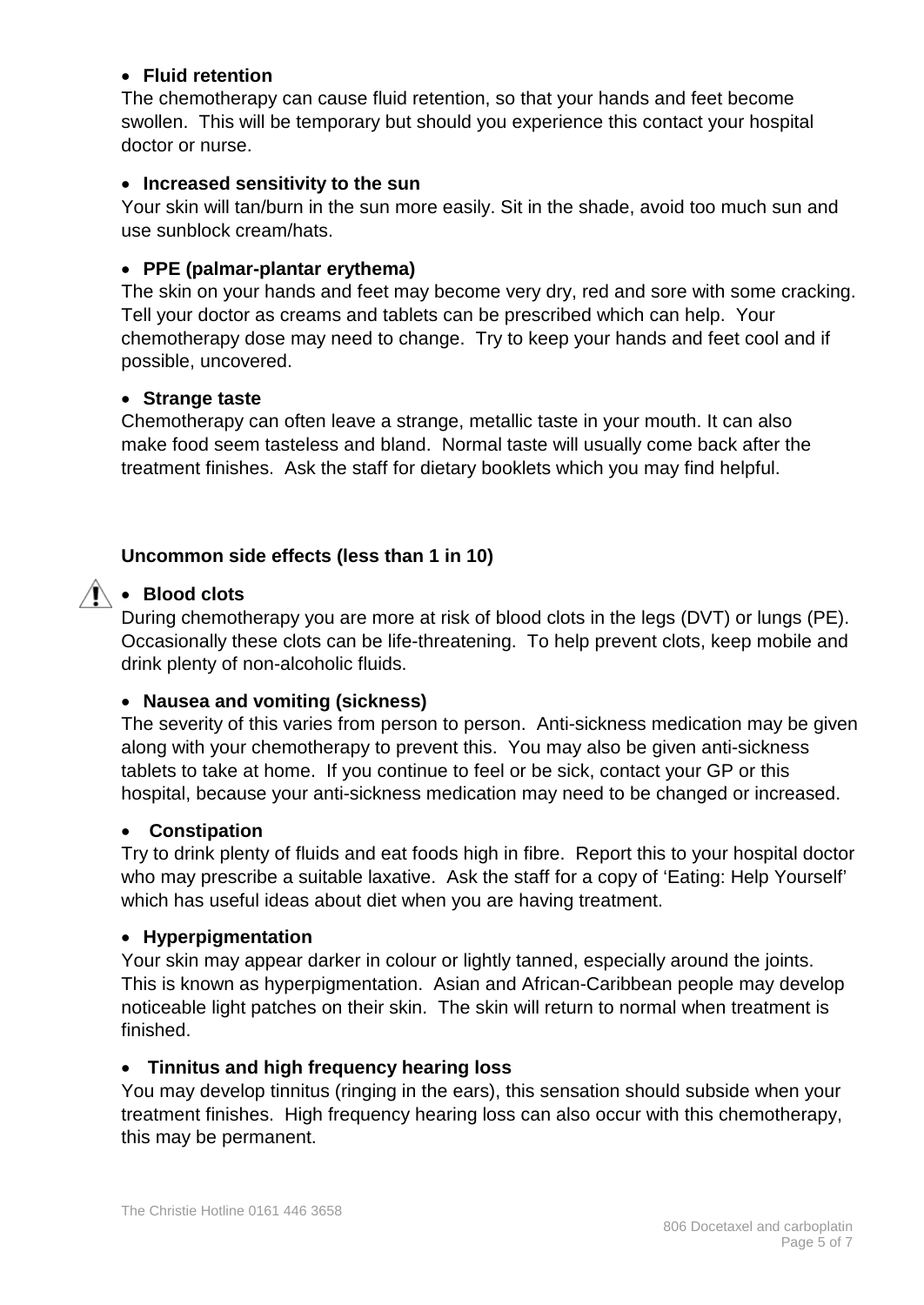#### **Rare side effects (less than 1 in 100)**

• **Infiltration** is when chemotherapy leaks outside the vein. If you develop redness, soreness or pain at the injection site **at any time** please let us know straight away.

# **Serious and potentially life threatening side effects**

In a small proportion of patients chemotherapy can result in very severe side effects which may rarely result in death. The team caring for you will discuss the risk of these side effects with you.

# **Sex, contraception & fertility**

# **Protecting your partner and contraception:**

We recommend that you or your partner use a condom during sexual intercourse while you are having the course of chemotherapy. Chemotherapy is dangerous to unborn babies and you should not try to become pregnant whilst you are having chemotherapy. Using a condom will also protect your partner from any chemotherapy drugs that may be present in the semen or vagina.

If you suspect that you may be pregnant please tell your doctor immediately.

**Fertility:** This chemotherapy may affect your ability to have children. Your doctor or nurse should have discussed this with you. If not, please ask them before you start treatment.

# **Late side effects**

Some side effects may become evident only after a number of years. In reaching any decision with you about treatment, the potential benefit you receive from treatment will be weighed against the risks of serious long term side effects to the heart, lungs, kidneys and bone marrow. With some drugs there is also a small but definite risk of developing another cancer. If any of these problems specifically applies to you, the doctor will discuss these with you and note this on your consent form.